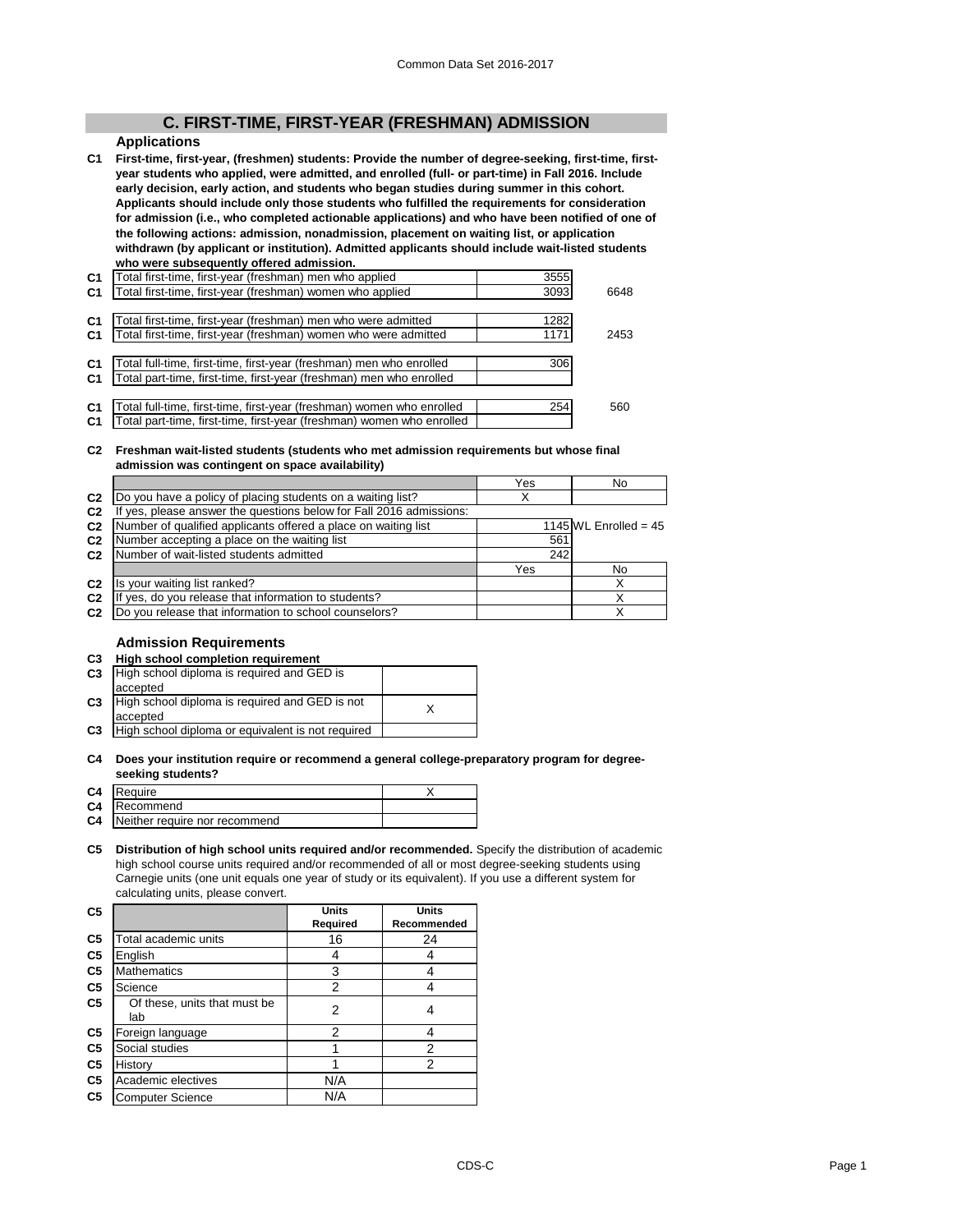| <b>C5</b> Visual/Performing Arts | N/A |  |
|----------------------------------|-----|--|
| C5 Other (specify)               | N/A |  |

### **Basis for Selection**

**C6** Do you have an open admission policy, under which virtually all secondary school graduates or students with GED equivalency diplomas are admitted without regard to academic record, test scores, or other qualifications? If so, check which applies:

| C <sub>6</sub> | Open admission policy as described above for all students         |  |
|----------------|-------------------------------------------------------------------|--|
| C <sub>6</sub> | Open admission policy as described above for most students, but-- |  |
| C6             | selective admission for out-of-state students                     |  |
| C6             | selective admission to some programs                              |  |
| C <sub>6</sub> | other (explain):                                                  |  |
|                |                                                                   |  |

### **C7 Relative importance of each of the following academic and nonacademic factors in first-time, firstyear, degree-seeking (freshman) admission decisions.**

| C7 |                                     | <b>Very Important</b> | Important               | <b>Considered</b>       | <b>Not Considered</b> |
|----|-------------------------------------|-----------------------|-------------------------|-------------------------|-----------------------|
| C7 | Academic                            |                       |                         |                         |                       |
| C7 | Rigor of secondary school<br>record | X                     |                         |                         |                       |
| C7 | Class rank                          | Χ                     |                         |                         |                       |
| C7 | Academic GPA                        | X                     |                         |                         |                       |
| C7 | Standardized test scores            |                       | X                       |                         |                       |
| C7 | <b>Application Essay</b>            |                       | X                       |                         |                       |
| C7 | Recommendation(s)                   |                       | X                       |                         |                       |
| C7 | Nonacademic                         |                       |                         |                         |                       |
| C7 | Interview                           |                       |                         | X                       |                       |
| C7 | <b>Extracurricular activities</b>   |                       | X                       |                         |                       |
| C7 | Talent/ability                      |                       | $\overline{\mathsf{x}}$ |                         |                       |
| C7 | Character/personal qualities        |                       | X                       |                         |                       |
| C7 | First generation                    |                       |                         | X                       |                       |
| C7 | Alumni/ae relation                  |                       |                         | $\overline{\mathsf{x}}$ |                       |
| C7 | Geographical residence              |                       |                         | X                       |                       |
| C7 | State residency                     |                       |                         | X                       |                       |
| C7 | Religious                           |                       |                         |                         | X                     |
|    | affiliation/commitment              |                       |                         |                         |                       |
| C7 | Racial/ethnic status                |                       |                         | X                       |                       |
| C7 | Volunteer work                      |                       | X                       |                         |                       |
| C7 | Work experience                     |                       | X                       |                         |                       |
| C7 | Level of applicant's interest       |                       |                         | X                       |                       |

# **SAT and ACT Policies**

### **C8 Entrance exams**

|                                                                                                                                                                                                                                | Yes | No |
|--------------------------------------------------------------------------------------------------------------------------------------------------------------------------------------------------------------------------------|-----|----|
| <b>C8A Does your institution make use of SAT, ACT, or SAT Subject Test</b>                                                                                                                                                     |     |    |
| scores in admission decisions for first-time, first-year, degree-                                                                                                                                                              |     |    |
| seeking applicants?                                                                                                                                                                                                            |     |    |
| COA If you in longitude the second of the consequence in the second results of the second second second the second second second the second second second second second second second second second second second second secon |     |    |

**C8A** If yes, place check marks in the appropriate boxes below to reflect your institution's policies for use in admission for Fall 2018.

| C8Al |                                         | <b>ADMISSION</b> |           |                         |                                        |             |
|------|-----------------------------------------|------------------|-----------|-------------------------|----------------------------------------|-------------|
| C8A  |                                         | Require          | Recommend | <b>Require for Some</b> | <b>Consider if</b><br><b>Submitted</b> | <b>Not</b>  |
|      |                                         |                  |           |                         |                                        | <b>Used</b> |
|      | <b>C8A SAT or ACT</b>                   |                  |           |                         |                                        |             |
|      | C8A ACT only                            |                  |           |                         |                                        |             |
|      | C8A SAT only                            |                  |           |                         |                                        |             |
|      | <b>C8A SAT and SAT Subject Tests or</b> |                  |           |                         |                                        |             |
|      | <b>ACT</b>                              |                  |           | X                       |                                        |             |
|      | <b>C8A SAT Subject Tests only</b>       |                  |           |                         |                                        |             |

**C8B** If your institution will make use of the ACT in admission decisions for first-time, first-year, degree-seeking applicants for Fall 2018, please indicate which ONE of the following applies: (regardless of whether the writing score will be used in the admissions process):

**C8B** ACT with writing required

**C8B** ACT with writing recommended

**C8B** ACT with or without writing accepted **ACT ACCES REGISTER** 

| X |
|---|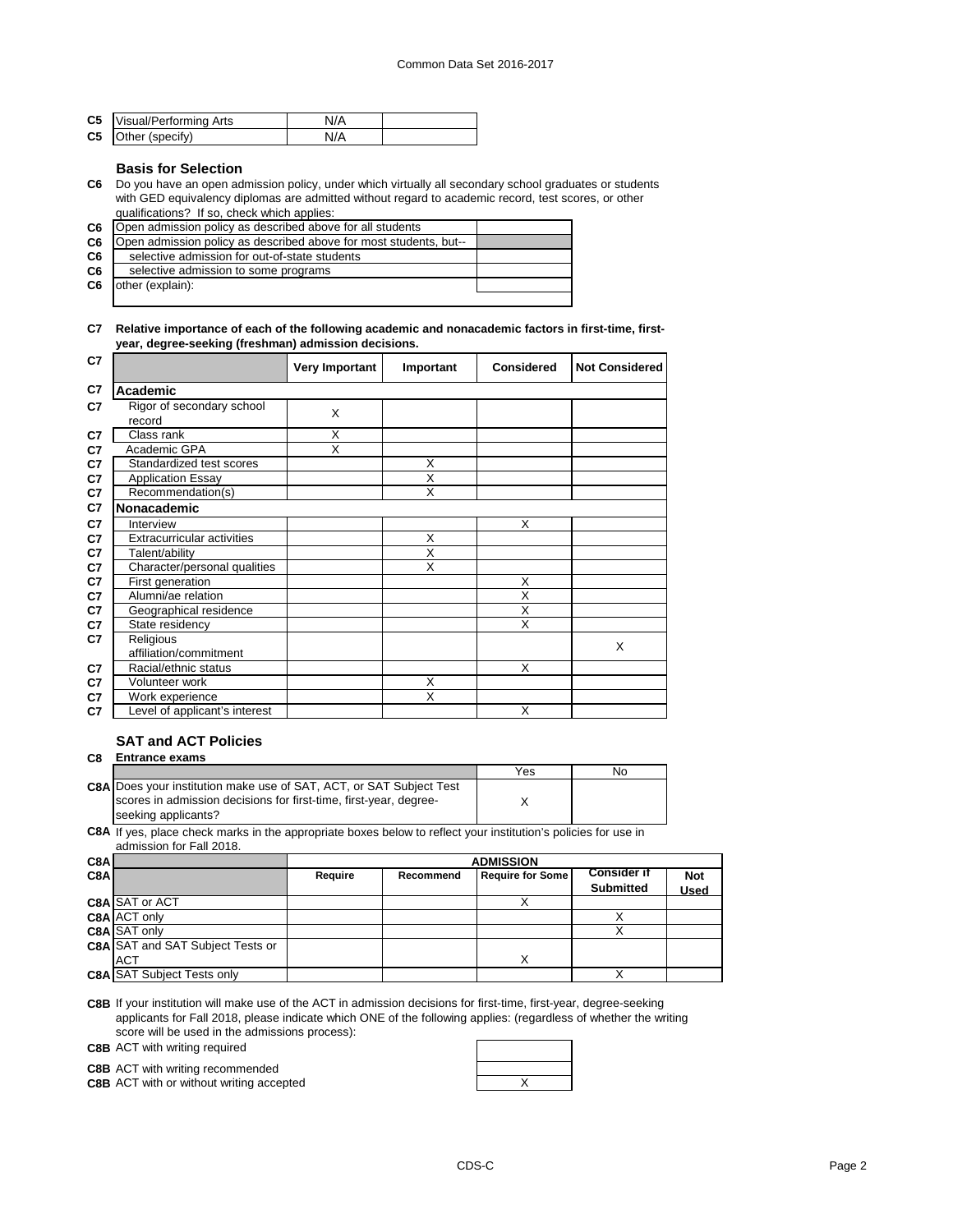**C8B** If your institution will make use of the SAT in admission decisions for first-time, first-year, degree-seeking for Fall 2018 please indicate which ONE of the following applies (regardless of whether the Essay score will be used in the admissions process:

**C8B** SAT with Essay component required

**C8B** SAT with Essay component recommended

**C8B** X SAT with or without Essay component accepted

**C8C** Please indicate how your institution will use the SAT or ACT writing component; check all that apply:

| C8C |                                              | <b>SAT</b> essay | <b>ACT</b> essay |
|-----|----------------------------------------------|------------------|------------------|
|     | <b>C8C</b> For admission                     | X                |                  |
|     | <b>C8C</b> For placement                     |                  |                  |
|     | <b>C8C</b> For advising                      |                  |                  |
|     | C8C In place of an application essay         |                  |                  |
| C8C |                                              |                  |                  |
|     | As a validity check on the application essay |                  |                  |
|     | C8C No college policy as of now              |                  |                  |
|     | C8C Not using essay component                |                  |                  |

X

**C8D In addition**, does your institution use applicants' test scores for academic advising? **C8D** Mo

| <b>C8E</b> Latest date by which SAT or ACT scores must be received for fall- | 2/15 |
|------------------------------------------------------------------------------|------|
| C8E Latest date by which SAT Subject Test scores must be received for        |      |
| fall-term admission                                                          | 2/15 |

**C8F C8F** If necessary, use this space to clarify your test policies (e.g., if tests are recommended for some

**C8G** Please indicate which tests your institution uses for placement (e.g., state tests):

| C8GSAT  |                                  |  |
|---------|----------------------------------|--|
| C8G ACT |                                  |  |
|         | <b>C8G</b> SAT Subject Tests     |  |
|         | C8G<br><u>AP</u><br>C8G<br>CLEP  |  |
|         |                                  |  |
|         | <b>C8G</b> Institutional Exam    |  |
|         | <b>C8G</b> State Exam (specify): |  |

#### **Freshman Profile**

Provide percentages for ALL enrolled, degree-seeking, full-time and part-time, first-time, first-year (freshman) students enrolled in Fall 2016, including students who began studies during summer, international students/nonresident aliens, and students admitted under special arrangements.

**C9 Percent and number of first-time, first-year (freshman) students enrolled in Fall 2016 who submitted national standardized (SAT/ACT) test scores. Include information for ALL enrolled, degree-seeking, first-time, first-year (freshman) students who submitted test scores. Do not include partial test scores (e.g., mathematics scores but not critical reading for a category of students) or combine other standardized test results (such as TOEFL) in this item.** *Do* **not convert SAT scores to ACT scores and vice versa.** *Do* **convert New SAT scores (2016) to Old SAT scores using the College Board's concordance tools and tables (sat.org/concordance).**

| C9             | IPercent submitting SAT scores         | 42% Number submitting SAT scores | 237 |
|----------------|----------------------------------------|----------------------------------|-----|
| C <sub>9</sub> | <b>I Percent submitting ACT scores</b> | 34% Number submitting ACT scores | 19٬ |

| C <sub>9</sub> |                             | 25th Percentile | 75th Percentile |
|----------------|-----------------------------|-----------------|-----------------|
| C <sub>9</sub> | <b>SAT Critical Reading</b> | 590             | 680             |
| C <sub>9</sub> | <b>SAT Math</b>             | 610             | 710             |
|                | <b>ISAT Writing</b>         | 570             | 680             |

Avg. SAT Critical Reading: 630 **Avg. SAT Math: 660** Avg. SAT Writing: 620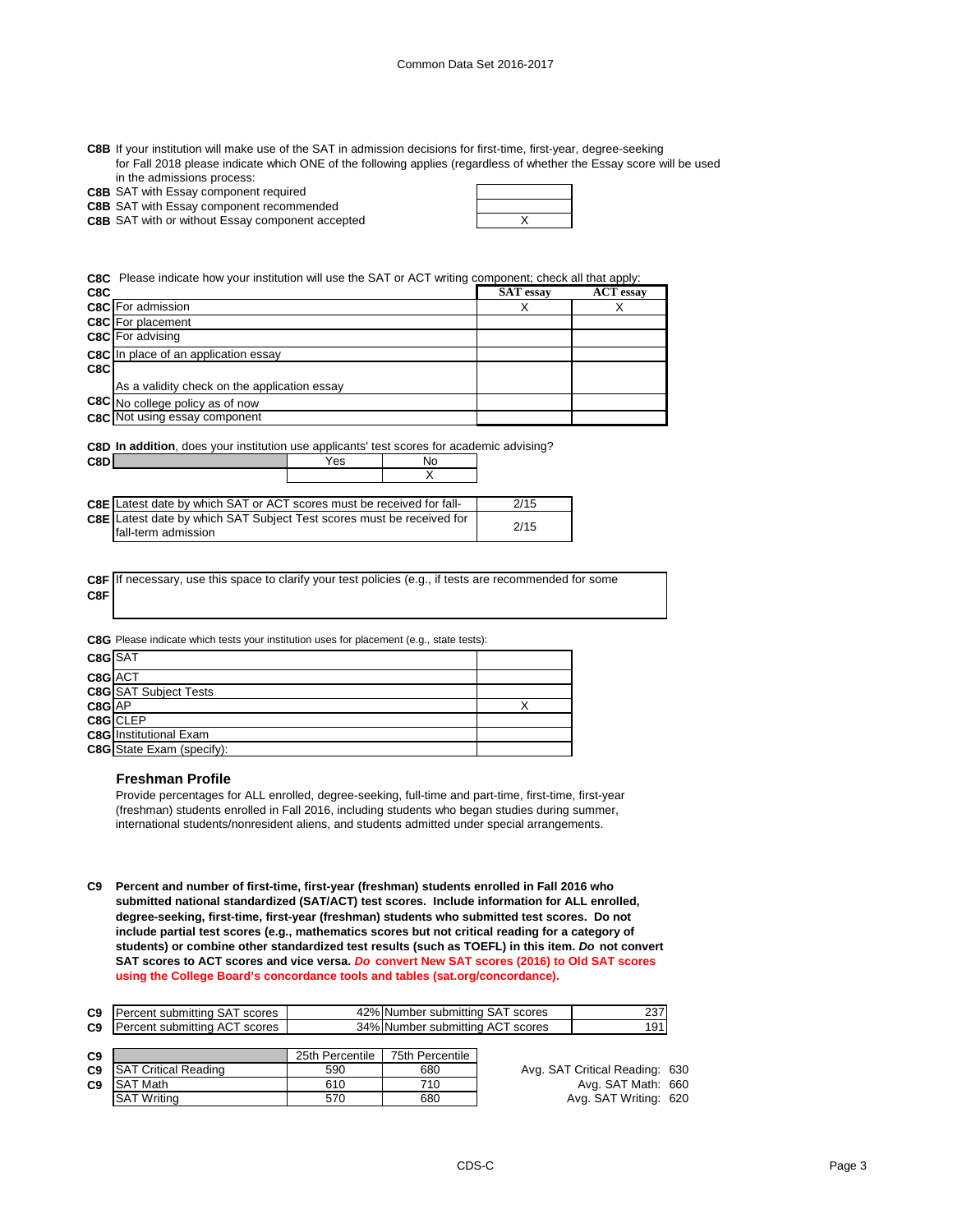|                | <b>SAT Essay</b>     |    |    |
|----------------|----------------------|----|----|
| C <sub>9</sub> | <b>ACT Composite</b> | 28 |    |
| C <sub>9</sub> | <b>ACT Math</b>      | 26 |    |
| C <sub>9</sub> | <b>ACT English</b>   | 26 | 33 |
| C <sub>9</sub> | <b>ACT Writing</b>   |    |    |

Avg ACT Composite: 30

**C9** Percent of first-time, first-year (freshman) students with scores in each range:

| C9             |                         | <b>SAT Critical</b>  |                    |                    |
|----------------|-------------------------|----------------------|--------------------|--------------------|
|                |                         | Reading              | <b>SAT Math</b>    | <b>SAT Writing</b> |
| C <sub>9</sub> | 700-800                 | 19%                  | 29%                | 17%                |
| C <sub>9</sub> | 600-699                 | 53%                  | 52%                | 48%                |
| C <sub>9</sub> | 500-599                 | 25%                  | 17%                | 31%                |
| C <sub>9</sub> | 400-499                 | 3%                   | 2%                 | 4%                 |
| C <sub>9</sub> | 300-399                 | 0%                   | $0\%$              | 0%                 |
| C <sub>9</sub> | 200-299                 | $0\%$                | $0\%$              | $0\%$              |
|                | Totals should = $100\%$ | 100%                 | 100%               | 100%               |
| C <sub>9</sub> |                         | <b>ACT Composite</b> | <b>ACT English</b> | <b>ACT Math</b>    |
| C <sub>9</sub> | 30-36                   | 50%                  | 50%                | 34%                |
| C <sub>9</sub> | 24-29                   | 45%                  | 42%                | 59%                |
| C <sub>9</sub> | 18-23                   | 5%                   | 7%                 | 6%                 |
| C <sub>9</sub> | $12 - 17$               | 0%                   | 1%                 | 1%                 |
| C <sub>9</sub> | $6 - 11$                | $0\%$                | $0\%$              | 0%                 |
| C <sub>9</sub> | Below 6                 | $0\%$                | $0\%$              | 0%                 |
|                | Totals should = $100\%$ | 100%                 | 100%               | 100%               |

**C10** Percent of all degree-seeking, first-time, first-year (freshman) students who had high school class rank within each of the following ranges (report information for those students from whom you collected high school rank information).

| C10 Percent in top tenth of high school graduating class                                  | 67%  |                          |  |
|-------------------------------------------------------------------------------------------|------|--------------------------|--|
| C10 Percent in top quarter of high school graduating class                                | 86%  |                          |  |
| C10 Percent in top half of high school graduating class                                   |      | $98\%$ Top half +        |  |
| C10 Percent in bottom half of high school graduating class                                |      | 2% bottom half = $100\%$ |  |
| C10 Percent in bottom quarter of high school graduating class                             | 0% l |                          |  |
| C10 Percent of total first-time, first-year (freshmen) students who submitted high school | 30%  |                          |  |
| class rank:                                                                               |      |                          |  |

**C11** Percentage of all enrolled, degree-seeking, first-time, first-year (freshman) students who had high school grade-point averages within each of the following ranges (using 4.0 scale). Report information only for those students from whom you collected high school GPA.

| C11 Percent who had GPA of 3.75 and higher                              | 22%  |
|-------------------------------------------------------------------------|------|
| C11 Percent who had GPA between 3.50 and 3.74                           | 22%  |
| C11 Percent who had GPA between 3.25 and 3.49                           | 25%  |
| C11 Percent who had GPA between 3.00 and 3.24                           | 17%  |
| C11 Percent who had GPA between 2.50 and 2.99                           | 13%  |
| C11 Percent who had GPA between 2.0 and 2.49                            | 1%   |
| C <sub>11</sub> Percent who had GPA between 1.0 and 1.99                | 0%   |
| C11 Percent who had GPA below 1.0                                       | 0%   |
| Totals should = 100%                                                    | 100% |
|                                                                         |      |
| C12 Average high school GPA of all degree-seeking first-time first-vear |      |

| <b>C12</b> Average high school GPA of all degree-seeking, first-time, first-year<br>(freshman) students who submitted GPA: | 3.42  |
|----------------------------------------------------------------------------------------------------------------------------|-------|
| C12 Percent of total first-time, first-year (freshman) students who<br>submitted high school GPA:                          | 99.6% |

# **Admission Policies**

|                 | C <sub>13</sub> Application Fee                             |     |    |
|-----------------|-------------------------------------------------------------|-----|----|
| C <sub>13</sub> |                                                             | Yes | No |
|                 | C13 Does your institution have an<br>application fee?       |     |    |
|                 | <b>C13</b> Amount of application fee:                       |     |    |
| C <sub>13</sub> |                                                             | Yes | N٥ |
|                 | C13 Can it be waived for applicants<br>with financial need? |     |    |

**C13** If you have an application fee and an on-line application option,

**C13** Same fee: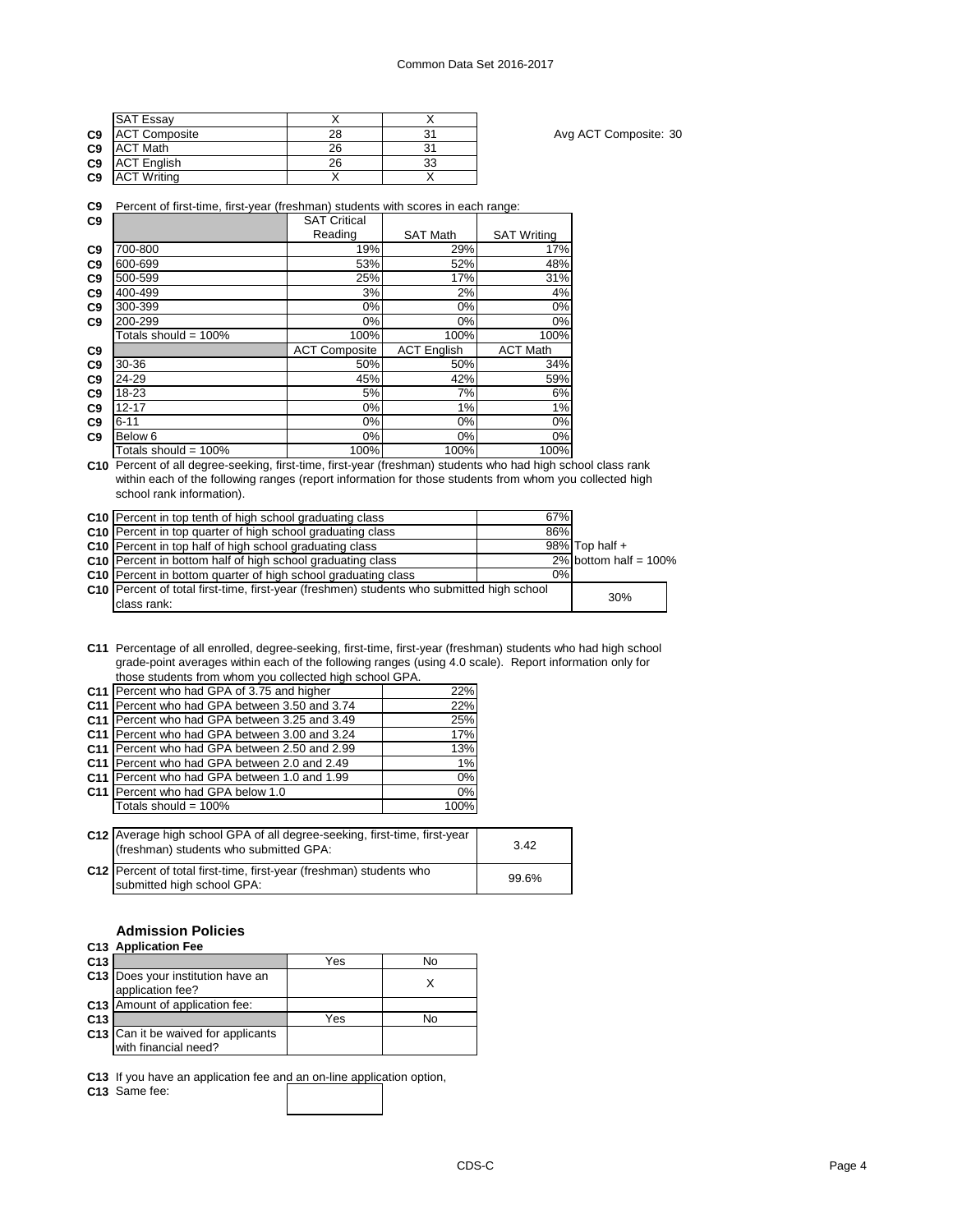### Common Data Set 2016-2017

|                 | C13 Free:                                                                     |      |    |     |    |
|-----------------|-------------------------------------------------------------------------------|------|----|-----|----|
|                 | C <sub>13</sub> Reduced:                                                      |      |    |     |    |
|                 |                                                                               |      |    |     |    |
| C13             |                                                                               | Yes  | No |     |    |
|                 | C13 Can on-line application fee be                                            |      |    |     |    |
|                 | waived for applicants with                                                    |      |    |     |    |
|                 | financial need?                                                               |      |    |     |    |
|                 |                                                                               |      |    |     |    |
|                 | C14 Application closing date                                                  |      |    |     |    |
| C <sub>14</sub> |                                                                               | Yes  | No |     |    |
|                 |                                                                               |      |    |     |    |
|                 | C14 Does your institution have an                                             | X    |    |     |    |
|                 | application closing date?                                                     |      |    |     |    |
|                 | C14 Application closing date (fall):                                          | 1/15 |    |     |    |
|                 | C14 Priority date:                                                            |      |    |     |    |
|                 |                                                                               |      |    |     |    |
| C <sub>15</sub> |                                                                               |      |    | Yes | No |
|                 | C15 Are first-time, first-year students accepted for terms other than         |      |    | X   |    |
|                 |                                                                               |      |    |     |    |
|                 | C16 On a rolling basis beginning<br>(date):<br>$C16$ By (date):<br>C16 Other: | 4/1  |    |     |    |
|                 | C17 Reply policy for admitted applicants (fill in one only)                   |      |    |     |    |
|                 | C17 Must reply by (date):                                                     |      |    |     |    |
|                 | C17 No set date:                                                              |      |    |     |    |
|                 | C17 Must reply by May 1 or within                                             | 5/1  |    |     |    |
|                 | weeks if notified                                                             |      |    |     |    |
|                 | thereafter                                                                    |      |    |     |    |
|                 | C <sub>17</sub> Other:                                                        |      |    |     |    |
|                 |                                                                               |      |    |     |    |
|                 | C17 Deadline for housing deposit (MM/DD):                                     |      |    |     |    |
|                 | C17 Amount of housing deposit:                                                |      |    |     |    |
|                 | C17 Refundable if student does not enroll?                                    |      |    |     |    |
| C <sub>17</sub> | Yes, in full                                                                  |      |    |     |    |
| C17             | Yes, in part                                                                  |      |    |     |    |
| C17             | No                                                                            |      |    |     |    |
|                 |                                                                               |      |    |     |    |
|                 | C18 Deferred admission                                                        |      |    |     |    |
|                 |                                                                               |      |    |     |    |
| C <sub>18</sub> | C18 Does your institution allow students to postpone enrollment after         |      |    | Yes | Nc |
|                 |                                                                               |      |    |     |    |

| C <sub>18</sub> |                                                                                            | Yes | N0 |
|-----------------|--------------------------------------------------------------------------------------------|-----|----|
|                 | <b>C18</b> Does your institution allow students to postpone enrollment after<br>admission? |     |    |
|                 | <b>C18</b> If yes, maximum period of postponement:                                         |     |    |

# **C19 Early admission of high school students**

| C <sub>19</sub> |                                                                                                                                                                               | Yes | No |
|-----------------|-------------------------------------------------------------------------------------------------------------------------------------------------------------------------------|-----|----|
|                 | C19 Does your institution allow high school students to enroll as full-time.<br>first-time, first-year (freshman) students one year or more before<br>high school graduation? |     |    |

Question removed from CDS.

**C20 Common Application Question removed from CDS.** (Initiated during 2006-2007 cycle)

### **Early Decision and Early Action Plans**

|                 | C <sub>21</sub> Early Decision                                                                                                                                                                                                                                                                                                                     |       |    |
|-----------------|----------------------------------------------------------------------------------------------------------------------------------------------------------------------------------------------------------------------------------------------------------------------------------------------------------------------------------------------------|-------|----|
| C <sub>21</sub> |                                                                                                                                                                                                                                                                                                                                                    | Yes   | No |
|                 | C21   Does your institution offer an early decision plan (an admission plan<br>that permits students to apply and be notified of an admission<br>decision well in advance of the regular notification date and that<br>asks students to commit to attending if accepted) for first-time, first-<br>year (freshman) applicants for fall enrollment? | Χ     |    |
|                 | C21 If "yes," please complete the following:                                                                                                                                                                                                                                                                                                       |       |    |
|                 | C21 First or only early decision plan closing date                                                                                                                                                                                                                                                                                                 | 11/15 |    |
|                 | C21 First or only early decision plan notification date                                                                                                                                                                                                                                                                                            | 12/15 |    |